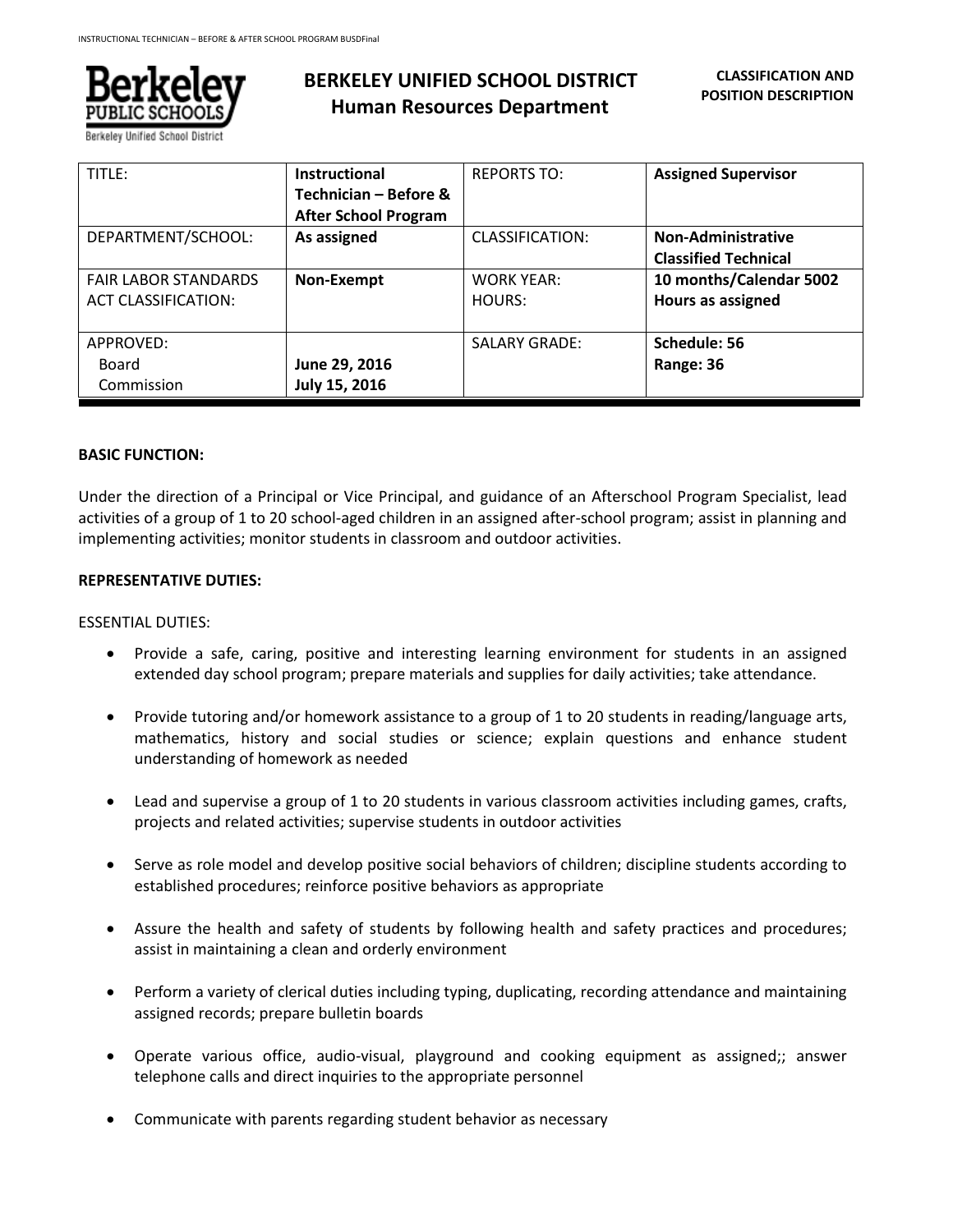- Administer first aid and follow necessary emergency procedures; identify and report safety hazards to appropriate personnel
- Escort students to and from classrooms as assigned
- Assist in the preparation of snacks for children

# OTHER DUTIES:

Perform related duties as assigned

# **KNOWLEDGE AND ABILITIES:**

KNOWLEDGE OF: Basic child development principles and practices Safe practices in classroom and outdoor activities Classroom procedures and appropriate student conduct Basic record-keeping techniques Correct English usage, grammar, spelling, punctuation and vocabulary Oral and written communication skills Policies and procedures of assigned program and activities Operation of a computer and assigned software Interpersonal skills using tact, patience and courtesy Health and safety regulations

### ABILITY TO:

Assist in the overall activities of school-age students in an assigned after-school program Assist in planning and implementing activities Supervise students in classroom and outdoor activities Make arithmetic calculations quickly and accurately Maintain a safe, clean and orderly environment Understand and follow oral and written instructions Communicate effectively both orally and in writing Interpret, apply and explain rules, regulations, policies and procedures Establish and maintain cooperative and effective working relationships with others Oversee and discipline students according to approved policies and procedures Operate a computer and assigned software

# **EDUCATION AND EXPERIENCE:**

Any combination equivalent to: graduation from high school supplemented by college-level course work in child development or related field and two years' experience working in a school or child extended day program or volunteer experience in a similar program

# **LICENSES AND OTHER REQUIREMENTS:**

Valid first aid and CPR certificates issued by authorized agency preferred Incumbents must meet requirements specified under the No Child Left Behind Act. Some incumbents in this classification may be required to speak, read and write in a designated second language.